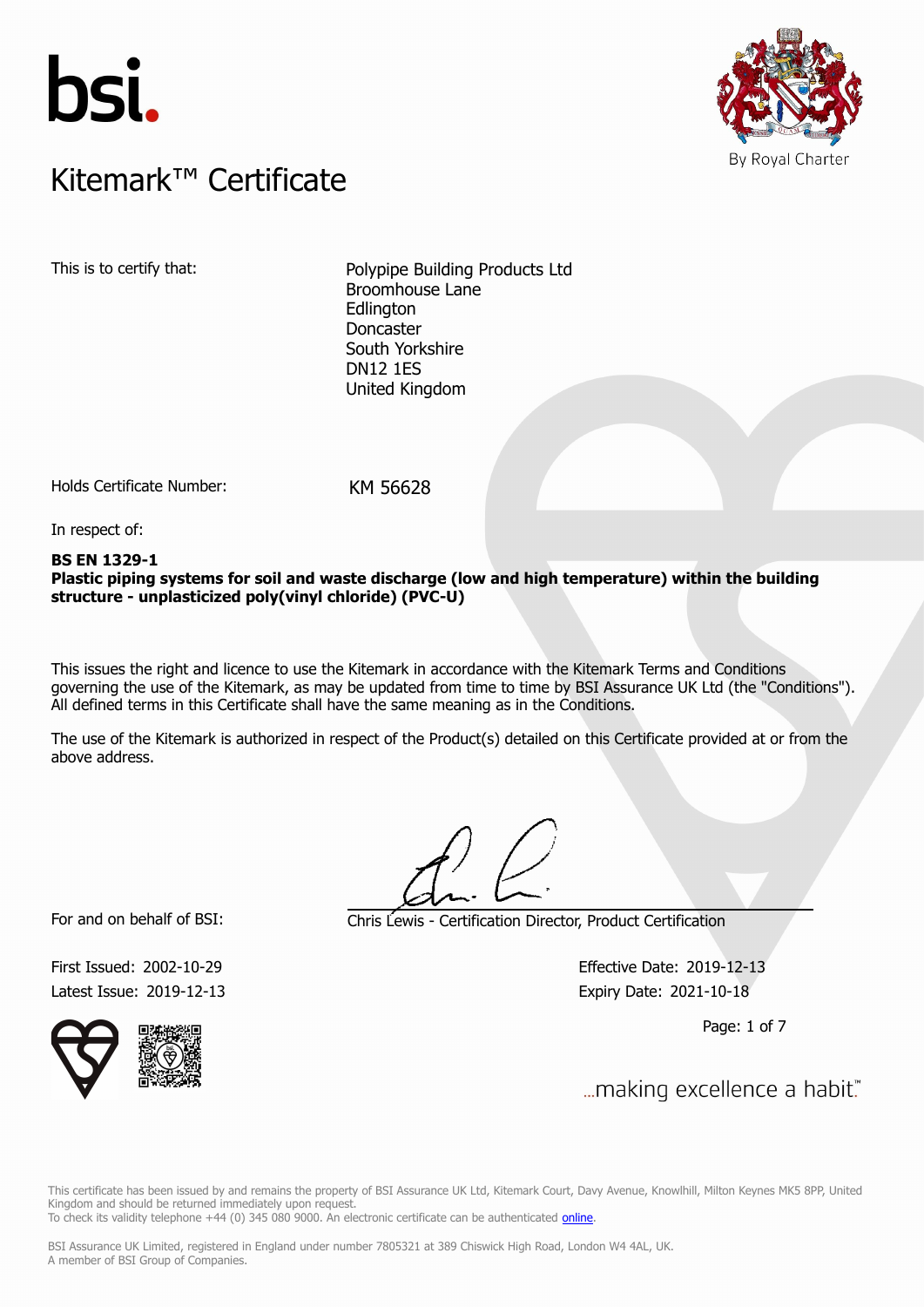No. KM 56628

**BS EN 1329-1: 2014 - Plastics piping systems for soil and waste discharge (low and high temperature) within the building structure - Unplasticized poly (vinylchloride) (PVC-U). Part 1: Specifications for pipes, fittings and the system**

**The scope of this Certificate covers the following products.**

#### **Plain Ended Pipe**

| <b>Description</b> | <b>Product Reference</b> |                          |
|--------------------|--------------------------|--------------------------|
|                    | <b>110mm</b>             | <b>160mm</b>             |
| 2.5m length        | P425                     | $\overline{\phantom{0}}$ |
| 3m length          | P430                     | P630                     |
| 4m length          | P440                     | P640                     |

### **Single Socket Pipe**

| <b>Description</b> | <b>Product Reference</b> |                          |
|--------------------|--------------------------|--------------------------|
|                    | <b>110mm</b>             | <b>160mm</b>             |
| 2m length          | SP420                    | $\overline{\phantom{a}}$ |
| 2.5m length        | SP425                    | -                        |
| 3m length          | SP430                    | SP630                    |
| 4m length          | SP440                    | SP640                    |
| 6m length          | SP460                    | $\overline{\phantom{a}}$ |

### **Fixing Brackets**

| <b>Description</b>            | <b>Product Reference</b> |              |
|-------------------------------|--------------------------|--------------|
|                               | <b>110mm</b>             | <b>160mm</b> |
| Pipe Brackets (spigot)        | SC <sub>44</sub>         |              |
| Pipe Brackets (socket)        | SC <sub>45</sub>         | -            |
| Pipe Brackets (spigot/socket) | <b>SC43</b>              | -            |

Latest Issue: 2019-12-13 Expiry Date: 2021-10-18

First Issued: 2002-10-29 Effective Date: 2019-12-13

#### Page: 2 of 7

This certificate has been issued by and remains the property of BSI Assurance UK Ltd, Kitemark Court, Davy Avenue, Knowlhill, Milton Keynes MK5 8PP, United Kingdom and should be returned immediately upon request.

To check its validity telephone +44 (0) 345 080 9000. An electronic certificate can be authenticated *[online](https://pgplus.bsigroup.com/CertificateValidation/CertificateValidator.aspx?CertificateNumber=KM+56628&ReIssueDate=13%2f12%2f2019&Template=uk)*.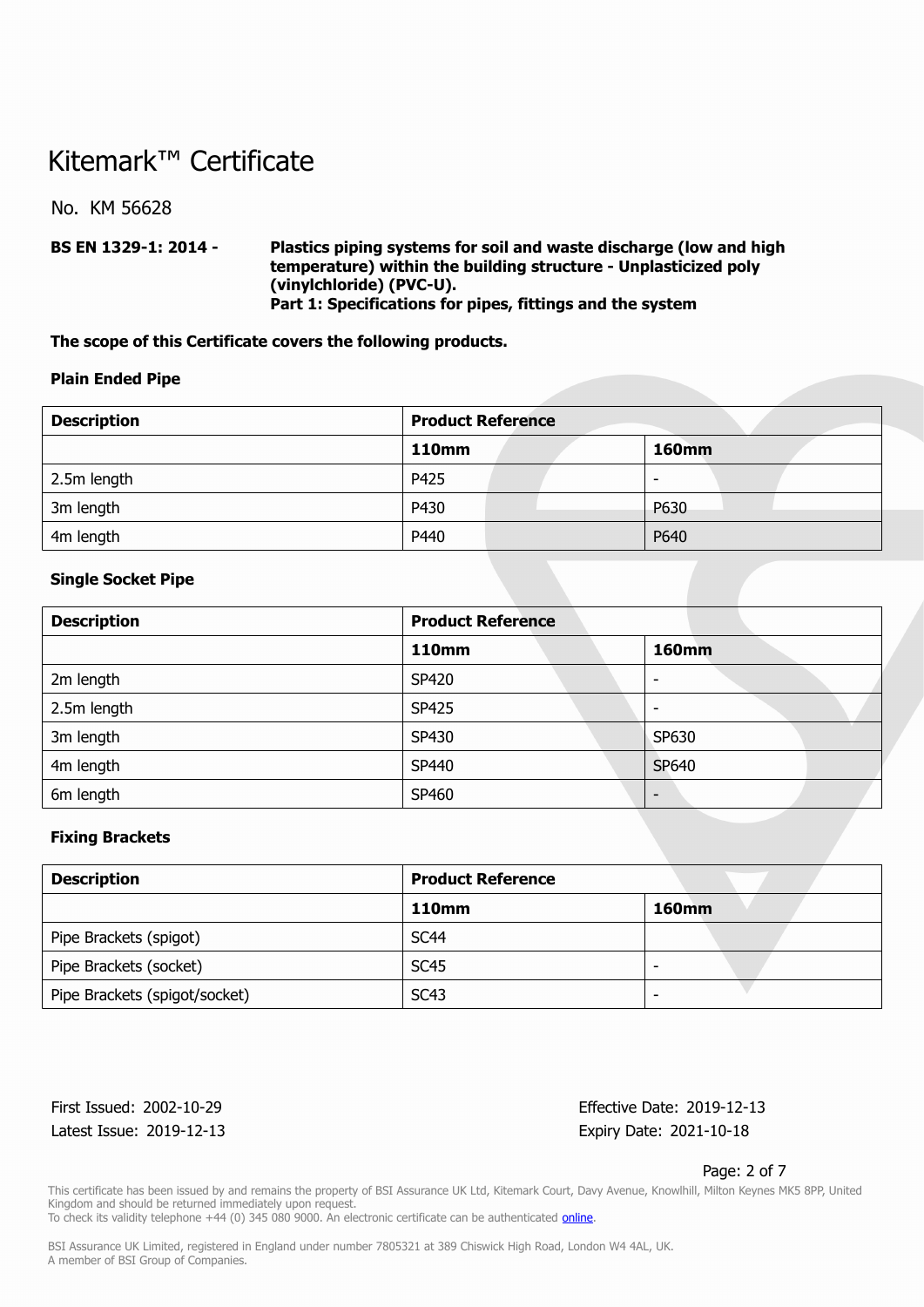No. KM 56628

**BS EN 1329-1: 2014 - Plastics piping systems for soil and waste discharge (low and high temperature) within the building structure - Unplasticized poly (vinylchloride) (PVC-U). Part 1: Specifications for pipes, fittings and the system**

### **Ring Seal Fittings**

| <b>Description</b>                       | <b>Product Reference</b> |                              |
|------------------------------------------|--------------------------|------------------------------|
|                                          | <b>110mm</b>             | <b>160mm</b>                 |
| <b>Couplers:</b>                         |                          |                              |
| Single Socket                            | <b>SH43</b>              | SH643                        |
| Double Socket (continuous stop)          | <b>SH44</b>              | <b>SH644</b>                 |
| Double Socket (Slip)                     | <b>SH45</b>              | $\overline{\phantom{m}}$     |
| Single Socket (mortar joint/clay socket) | SD43                     | $\overline{\phantom{m}}$     |
|                                          |                          |                              |
| <b>Drain Connector Bends:</b>            |                          |                              |
| 87.5° Single Socket                      | SB409                    | SB609                        |
| 45° Single Socket                        | SB412                    | SB612                        |
| 30° Single Socket                        | SB408                    | $\qquad \qquad \blacksquare$ |
| 22.5° Single Socket                      | SB411                    | $\overline{a}$               |
| 15° Single Socket                        | SB407                    |                              |
|                                          |                          |                              |
| <b>Offset Bends</b>                      |                          |                              |
| 45° Double Socket (Ring seal / Solvent)  | SB403                    | SB603                        |
|                                          |                          |                              |
| <b>Single Branches:</b>                  |                          |                              |
| 45° Equal Double Socket                  | ST404                    | $\overline{\phantom{a}}$     |
| 87.5° Equal Double Socket                | ST401                    | ST601                        |
| 87.5° Equal Triple Socket                | ST405                    | $\overline{a}$               |
| 87.5° Unequal Double Socket              | $\blacksquare$           | ST604                        |

Latest Issue: 2019-12-13 Expiry Date: 2021-10-18

First Issued: 2002-10-29 Effective Date: 2019-12-13

Page: 3 of 7

This certificate has been issued by and remains the property of BSI Assurance UK Ltd, Kitemark Court, Davy Avenue, Knowlhill, Milton Keynes MK5 8PP, United Kingdom and should be returned immediately upon request.

To check its validity telephone +44 (0) 345 080 9000. An electronic certificate can be authenticated *[online](https://pgplus.bsigroup.com/CertificateValidation/CertificateValidator.aspx?CertificateNumber=KM+56628&ReIssueDate=13%2f12%2f2019&Template=uk)*.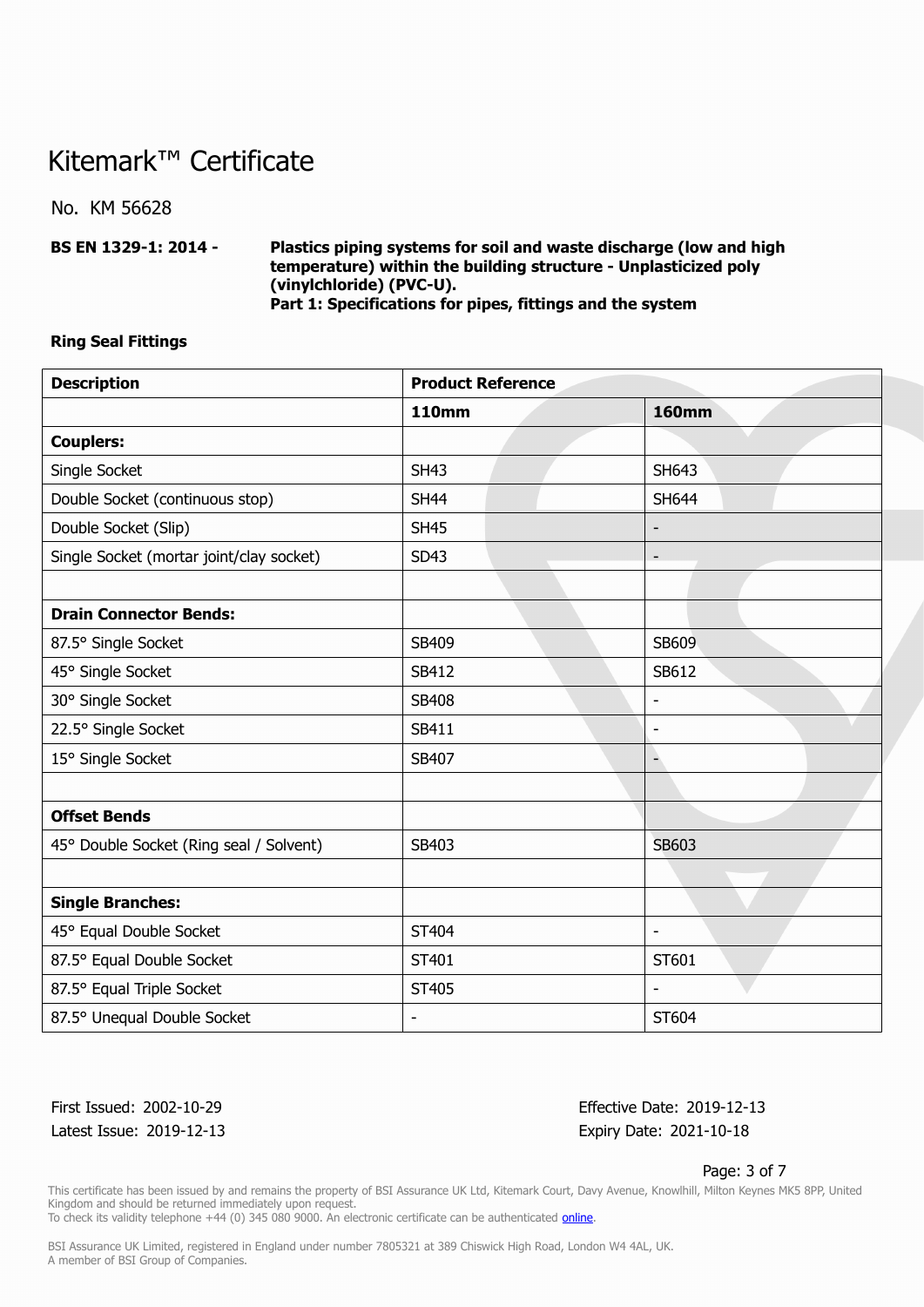No. KM 56628

**BS EN 1329-1: 2014 - Plastics piping systems for soil and waste discharge (low and high temperature) within the building structure - Unplasticized poly (vinylchloride) (PVC-U). Part 1: Specifications for pipes, fittings and the system**

### **Ring Seal Fittings contd.**

| <b>Description</b>        | <b>Product Reference</b> |                          |
|---------------------------|--------------------------|--------------------------|
|                           | <b>110mm</b>             | <b>160mm</b>             |
| <b>Single Branches:</b>   |                          |                          |
| 45° Unequal Double Socket | $\overline{\phantom{a}}$ | ST606                    |
| 76° Equal Double Socket   | ST402                    | $\overline{\phantom{a}}$ |
| 67.5° Equal Double Socket | ST403                    | $\overline{\phantom{a}}$ |
|                           |                          |                          |
| <b>Double Branches</b>    |                          |                          |
| 87.5° Triple Socket       | <b>SU420</b>             | $\overline{\phantom{a}}$ |
| 67.5° Triple Socket       | <b>SU422</b>             | $\overline{\phantom{m}}$ |
|                           |                          |                          |
| <b>Adaptors:</b>          |                          |                          |
| Single Boss Pipe          | SJ454                    | $\overline{\phantom{a}}$ |
| <b>Strap Single Boss</b>  | <b>SG70</b>              | <b>SG16</b>              |
|                           | <b>SG40</b>              | $\overline{\phantom{a}}$ |
|                           |                          |                          |
| <b>Reducers</b>           |                          |                          |
| Reducer 110mm x 82mm      | SD34                     | $\overline{\phantom{a}}$ |
| Reducer 110mm x 68mm      | SD46                     | $\overline{\phantom{a}}$ |
| Reducer 160mm x 110mm     | $\overline{\phantom{0}}$ | SD664                    |

Latest Issue: 2019-12-13 Expiry Date: 2021-10-18

First Issued: 2002-10-29 Effective Date: 2019-12-13

Page: 4 of 7

This certificate has been issued by and remains the property of BSI Assurance UK Ltd, Kitemark Court, Davy Avenue, Knowlhill, Milton Keynes MK5 8PP, United Kingdom and should be returned immediately upon request.

To check its validity telephone +44 (0) 345 080 9000. An electronic certificate can be authenticated *[online](https://pgplus.bsigroup.com/CertificateValidation/CertificateValidator.aspx?CertificateNumber=KM+56628&ReIssueDate=13%2f12%2f2019&Template=uk)*.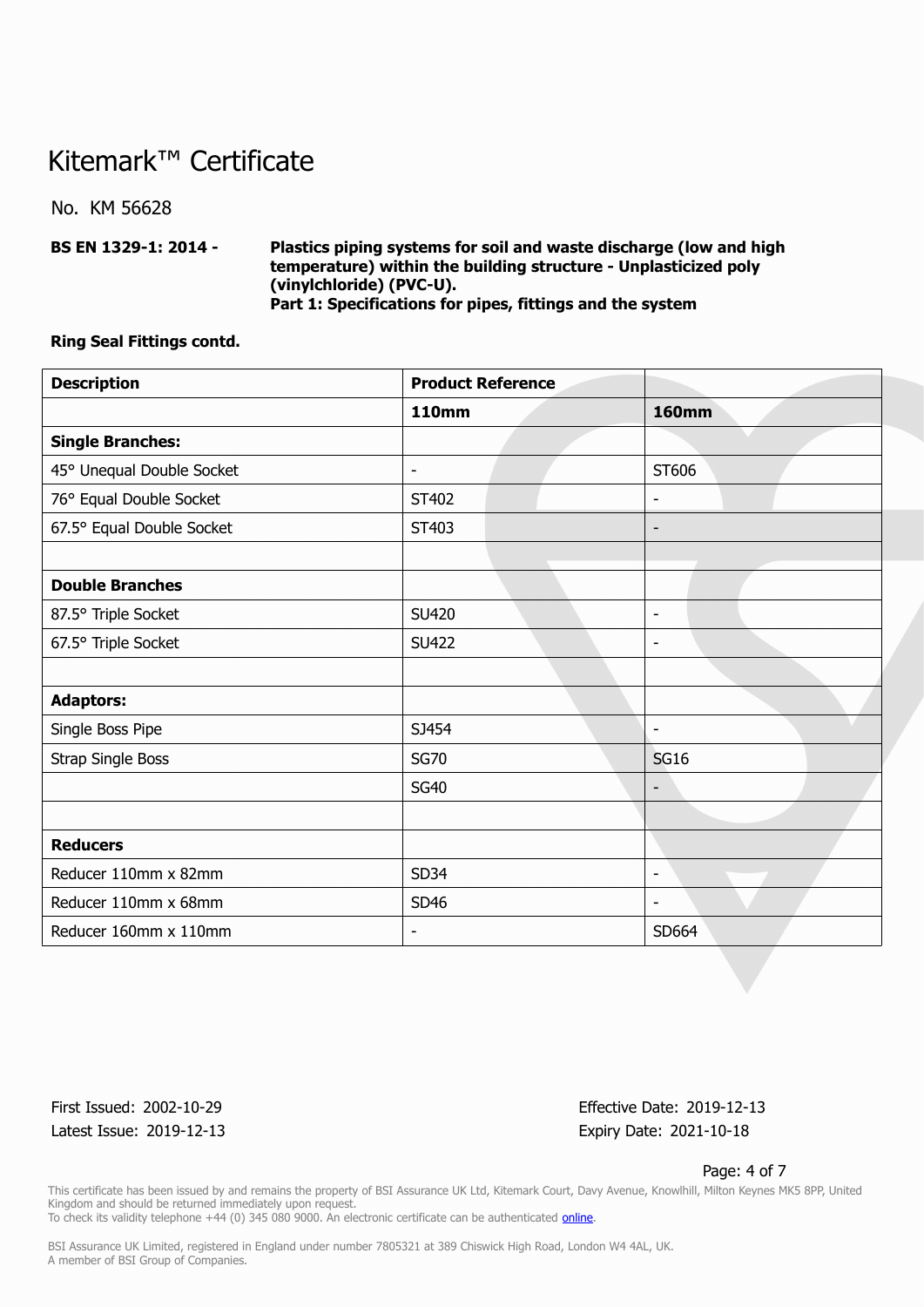No. KM 56628

**BS EN 1329-1: 2014 - Plastics piping systems for soil and waste discharge (low and high temperature) within the building structure - Unplasticized poly (vinylchloride) (PVC-U). Part 1: Specifications for pipes, fittings and the system**

### **Solvent Cement Fittings**

| <b>Description</b>        | <b>Product Reference</b> |                          |
|---------------------------|--------------------------|--------------------------|
|                           | <b>110mm</b>             | <b>160mm</b>             |
| <b>Couplers:</b>          |                          |                          |
| Double Socket             | SWH16                    | SWH64                    |
| Expansion                 | SWE99                    | SWE61                    |
|                           |                          |                          |
| <b>Bends:</b>             |                          |                          |
| 87.5° Double Socket       | SWB22                    | <b>SWB92</b>             |
| 67.5° Double Socket       | SWB <sub>23</sub>        | $\overline{\phantom{0}}$ |
| 45° Double Socket         | SWB18                    | <b>SWB95</b>             |
| 67.5° Single Socket       | SWB24                    |                          |
| 90° Single Socket         | SWB47                    | $\overline{a}$           |
| 45° Single Socket         | SB404                    |                          |
|                           |                          |                          |
| <b>Single Branches:</b>   |                          |                          |
| 87.5° Triple Socket       | <b>SWT26</b>             | <b>SWT93</b>             |
| 76° Equal Triple Socket   | <b>SWT35</b>             |                          |
| 45° Equal Triple Socket   | SWT37                    | <b>SWT91</b>             |
| 87.5° Equal Double Socket | <b>SWT28</b>             | $\overline{\phantom{a}}$ |
| 45° Unequal Junction      | $\overline{a}$           | <b>SWT97</b>             |
| 87.5° Unequal Junction    | $\blacksquare$           | <b>SWT94</b>             |

Latest Issue: 2019-12-13 Expiry Date: 2021-10-18

First Issued: 2002-10-29 Effective Date: 2019-12-13

Page: 5 of 7

This certificate has been issued by and remains the property of BSI Assurance UK Ltd, Kitemark Court, Davy Avenue, Knowlhill, Milton Keynes MK5 8PP, United Kingdom and should be returned immediately upon request.

To check its validity telephone +44 (0) 345 080 9000. An electronic certificate can be authenticated *[online](https://pgplus.bsigroup.com/CertificateValidation/CertificateValidator.aspx?CertificateNumber=KM+56628&ReIssueDate=13%2f12%2f2019&Template=uk)*.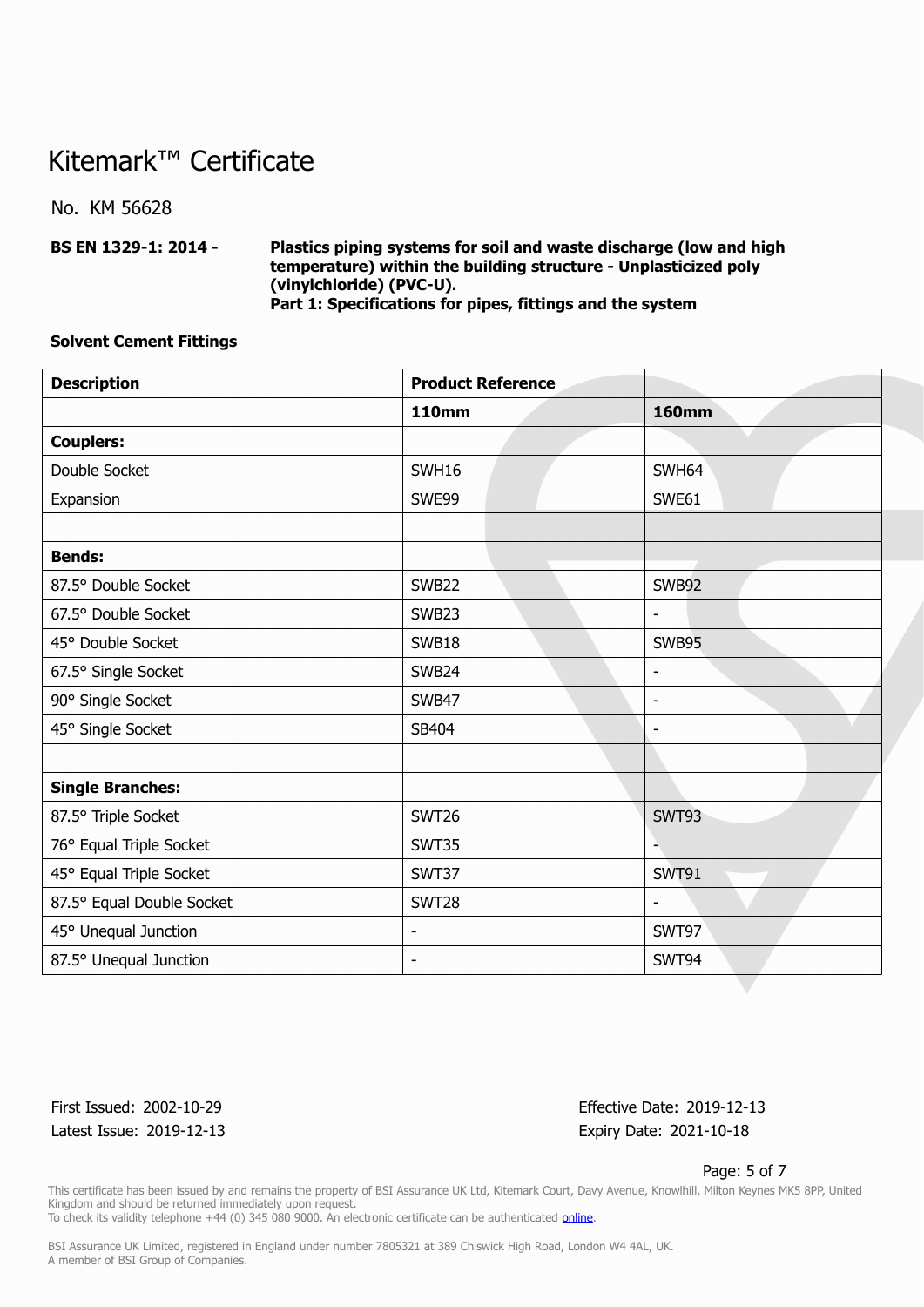No. KM 56628

**BS EN 1329-1: 2014 - Plastics piping systems for soil and waste discharge (low and high temperature) within the building structure - Unplasticized poly (vinylchloride) (PVC-U). Part 1: Specifications for pipes, fittings and the system**

#### **Solvent Cement Fittings contd.**

| <b>Description</b>            | <b>Product Reference</b> |                          |
|-------------------------------|--------------------------|--------------------------|
|                               | <b>110mm</b>             | <b>160mm</b>             |
| <b>Adaptors:</b>              |                          |                          |
| Reducer Double Socket         | SWD13                    | $\overline{\phantom{a}}$ |
| Reducer Single Socket         | <b>SWD96</b>             | <b>SWD69</b>             |
| 3 Way Double Socket Boss Pipe | <b>SWE60</b>             | -                        |
| 3 Way Single Socket Boss Pipe | <b>SWE59</b>             | $\overline{\phantom{a}}$ |
| 32mm Single Socket Boss Pipe  | BP421                    | -                        |
| 40mm Single Socket Boss Pipe  | <b>BP423</b>             | $\overline{\phantom{a}}$ |
| 50mm Single Socket Boss Pipe  | <b>BP425</b>             | $\overline{\phantom{a}}$ |
| 32mm Double Socket Boss Pipe  | <b>BP420</b>             | $\overline{\phantom{a}}$ |
| 40mm Double Socket Boss Pipe  | <b>BP422</b>             | $\overline{\phantom{a}}$ |
| 50mm Double Socket Boss Pipe  | BP424                    |                          |
| Socket Plug                   | <b>SH46</b>              | SH666                    |
| 36mm Solvent Boss Adaptor     | <b>SW80</b>              | <b>SW80</b>              |
| 43mm Solvent Boss Adaptor     | <b>SW81</b>              | <b>SW81</b>              |
| 56mm Solvent Boss Adaptor     | <b>SW82</b>              | <b>SW82</b>              |

Latest Issue: 2019-12-13 Expiry Date: 2021-10-18

First Issued: 2002-10-29 Effective Date: 2019-12-13

Page: 6 of 7

This certificate has been issued by and remains the property of BSI Assurance UK Ltd, Kitemark Court, Davy Avenue, Knowlhill, Milton Keynes MK5 8PP, United Kingdom and should be returned immediately upon request. To check its validity telephone +44 (0) 345 080 9000. An electronic certificate can be authenticated *[online](https://pgplus.bsigroup.com/CertificateValidation/CertificateValidator.aspx?CertificateNumber=KM+56628&ReIssueDate=13%2f12%2f2019&Template=uk)*.

BSI Assurance UK Limited, registered in England under number 7805321 at 389 Chiswick High Road, London W4 4AL, UK.

A member of BSI Group of Companies.